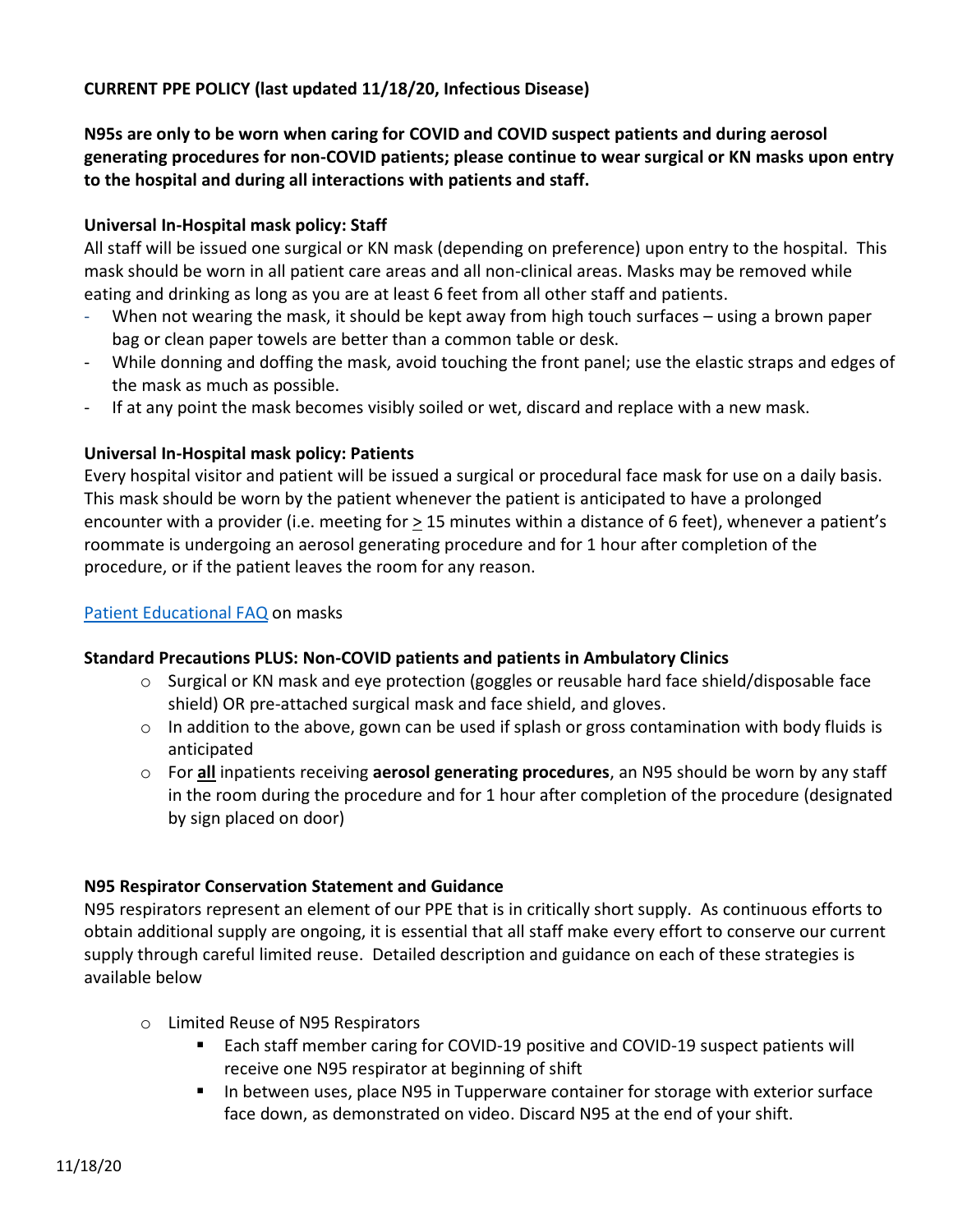- Avoid handling N95 by exterior surface, handle by elastic and edges of mask as much as possible
- Perform frequent hand hygiene, particularly before and after handling the mask
- If sequential rounding is performed for a cohort of suspect and/or confirmed COVID-19 patients, recommend extended use of N95 respirator (i.e. leave on while rounding and after rounding is complete, remove and place N95 in Tupperware for continued limited reuse).
- At the end of shift, remove and discard N95.

## **Description and Definitions of Isolation Precautions**

- $\triangleright$  Enhanced precautions (contact + droplet + airborne)
	- $\circ$  Conditions: COVID positive or suspect patients likely to require the following aerosol generating procedures:
		- Airway suctioning without inline suction
		- Autopsy, if oscillating bone saws are used
		- **Bronchoscopy**
		- Dental procedures with high speed drilling
		- Endotracheal tube repositioning with break of closed loop ventilation system
		- ENT, transphenoidal and airway procedures, therapeutic
		- **Extubation**
		- High flow oxygen by nasal cannula >15L (or Vapotherm device for pediatrics)
		- **High frequency oscillatory ventilation**
		- **Intubation**
		- Manual ventilation (e.g., prior to intubation, as part of CPR, during ECT)
		- Nebulizer treatments (including Aerogen, Veletri)
		- Noninvasive positive pressure ventilation (CPAP, BiPAP)
		- Sputum induction
		- Tracheostomy (including trach manipulation/trach change/ trach humidificatio[n\)](https://files.constantcontact.com/8fadb6e8601/45803c93-77d9-4af2-8405-d544cac93fc7.pdf)

### *\*Note that ongoing care of an already intubated and ventilated patient is not a specified condition*

- $\circ$  Environment: negative-pressure room when available or private room with door closed
- $\triangleright$  Contact + Droplet Precautions
	- Conditions: COVID positive or suspect patients not likely to require any of the specified conditions for Enhanced precautions and **not** likely to require highly aerosolizing procedures
	- $\circ$  Environment: room located in geographically-designated COVID care area
	- o Cohorting: **confirmed positive** patients can be cohorted if space requires.

#### **PPE Use Policy**

- $\triangleright$  PPE for COVID-19 positive or COVID-19 suspect patients
	- $\circ$  Gloves, gown, N95 respirator (PAPRs for those with facial hair or those unable to be fit tested), and eye protection (goggles or reusable hard face shield/disposable face shield), and second pair of gloves. If prolonged or heavy fluid contact, use plastic backed, fluid proof gown.
	- o All staff wearing N95s should practice **limited reuse**. One N95 respirator will be issued per shift and in between uses is to be kept in Tupperware container. At the end of the shift, the N95 should be discarded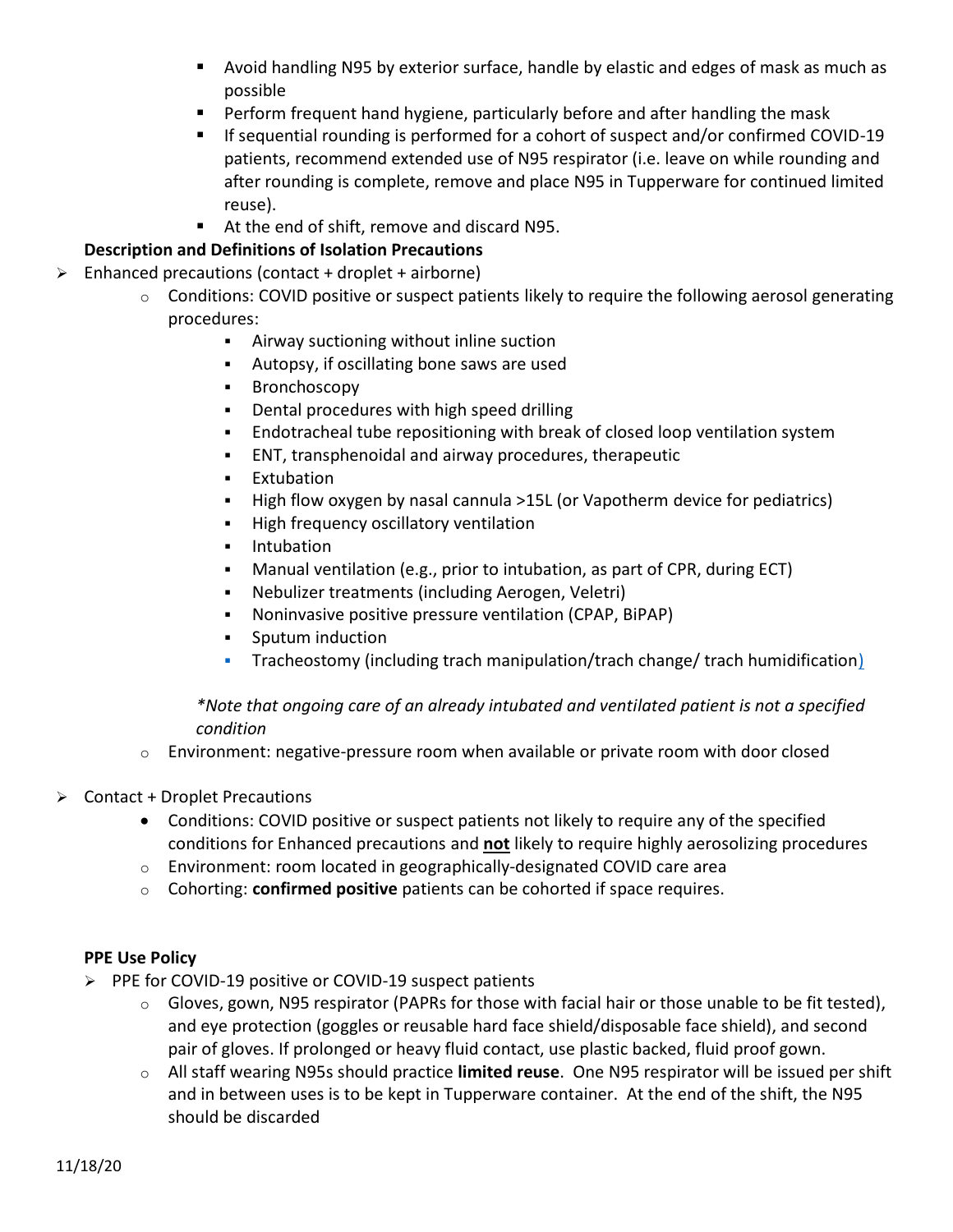- o When N95 not in use between patient encounters, surgical or KN mask should be continuously worn throughout the shift, as per **universal mask in hospital** policy. Discard and obtain a new mask if visibly soiled or wet.
- o If sequential rounding is performed for a cohort of suspect and/or confirmed COVID-19 patients, recommend extended use of N95 respirator (i.e. leave on while rounding and after rounding is complete, remove and place N95 in Tupperware for continued **limited reuse**).
- $\circ$  All other elements of PPE MUST be disposed of before exiting patient room with the exception of reusable face shields (which should be removed and disinfected per manufacturer protocol with hospital approved germicide).
- o Refer to Donning and Doffing videos for specific PPE instructions <https://hub.bmc.org/covid#covidppe>
- $\triangleright$  ILI/tent
	- $\circ$  Gloves, gown, N95 respirator (PAPRs for those with facial hair or those unable to be fit tested), and eye protection (goggles or reusable hard face shield/disposable face shield), and second pair of gloves.
	- $\circ$  PPE can be maintained between patient evaluations for the duration of the healthcare worker's shift, with the exception of outer layer of gloves, which MUST be replaced between patients. Any visible soiling or contamination of PPE warrants removal and replacement of all PPE prior to the next patient encounter.
	- o Following completion of shift, N95 should be discarded.
	- o All other elements of PPE MUST be disposed of by the end of the healthcare worker's shift with the exception of reusable face shields (which should be removed and disinfected per manufacturer protocol with hospital approved germicide).
	- $\circ$  Collection area should be separated by at least 6 feet from where patients are waiting; preferable to perform specimen collection in a separate room with the door closed.

# Non-COVID patients(Standard Precautions PLUS)

- o COVID negative patients
	- Surgical or KN mask and eye protection (goggles or reusable hard face shield/disposable face shield) OR pre-attached surgical mask and face shield, and gloves
	- N95 and eye protection should be worn during all aerosol generating procedures and for 1 hour after completion of procedure)
	- In addition to the above, gown can be used if splash or gross contamination with body fluids is anticipated
	- Surgical or KN mask should be continuously worn throughout the shift, as per **universal mask in hospital** policy. Discard and obtain a new mask if visibly soiled or wet.
	- All other elements of PPE MUST be disposed of before exiting patient room with the exception of reusable face shields (which should be removed and disinfected per manufacturer protocol)
- $\triangleright$  Ambulatory
	- o Surgical or KN mask and eye protection (goggles or face shield) OR pre-attached surgical mask and face shield, and gloves
	- o N95 and eye protection should be worn during all aerosol generating procedures
	- $\circ$  In addition to the above, gown can be used if splash or gross contamination with body fluids is anticipated